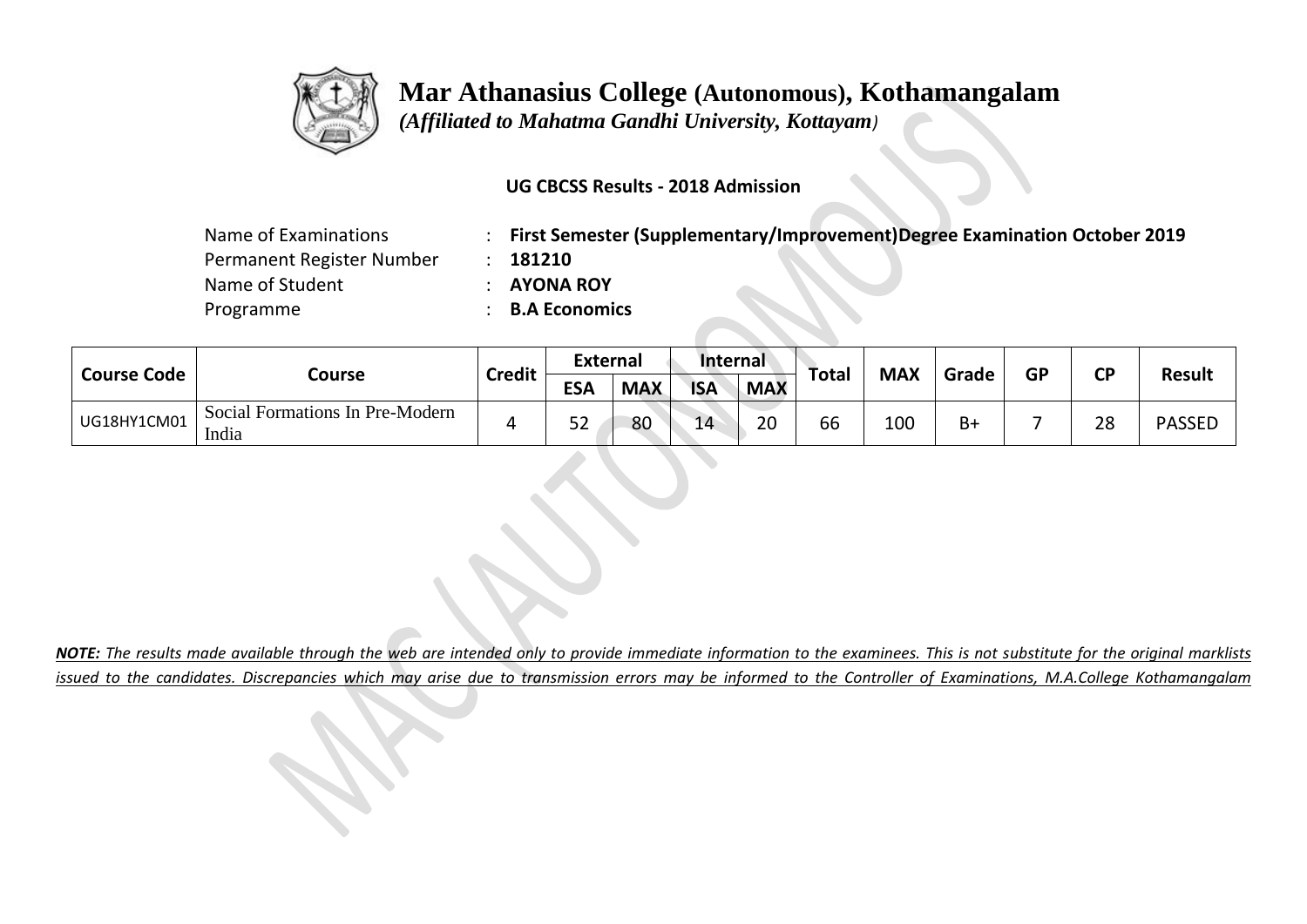

 *(Affiliated to Mahatma Gandhi University, Kottayam)*

### **UG CBCSS Results - 2018 Admission**

| Name of Examinations      | <b>First Semester (Supplementary/Improvement)Degree Examination October 2019</b> |
|---------------------------|----------------------------------------------------------------------------------|
| Permanent Register Number | 181218                                                                           |
| Name of Student           | <b>AJNI ELDHO</b>                                                                |
| Programme                 | <b>B.A Economics</b>                                                             |

| <b>Course Code</b> |                                          | <b>Credit</b> | <b>External</b> |            | Internal     |            |       | <b>MAX</b> | Grade |           | <b>CP</b> |               |
|--------------------|------------------------------------------|---------------|-----------------|------------|--------------|------------|-------|------------|-------|-----------|-----------|---------------|
|                    | Course                                   |               | <b>ESA</b>      | <b>MAX</b> | <b>ISA</b>   | <b>MAX</b> | Total |            |       | <b>GP</b> |           | <b>Result</b> |
| UG18HY1CM01        | Social Formations In Pre-Modern<br>India | 4             | 29              | 80         | $\sim$<br>ᅩᄼ | 20         | 41    | 100        | ◡     |           | 16        | <b>PASSED</b> |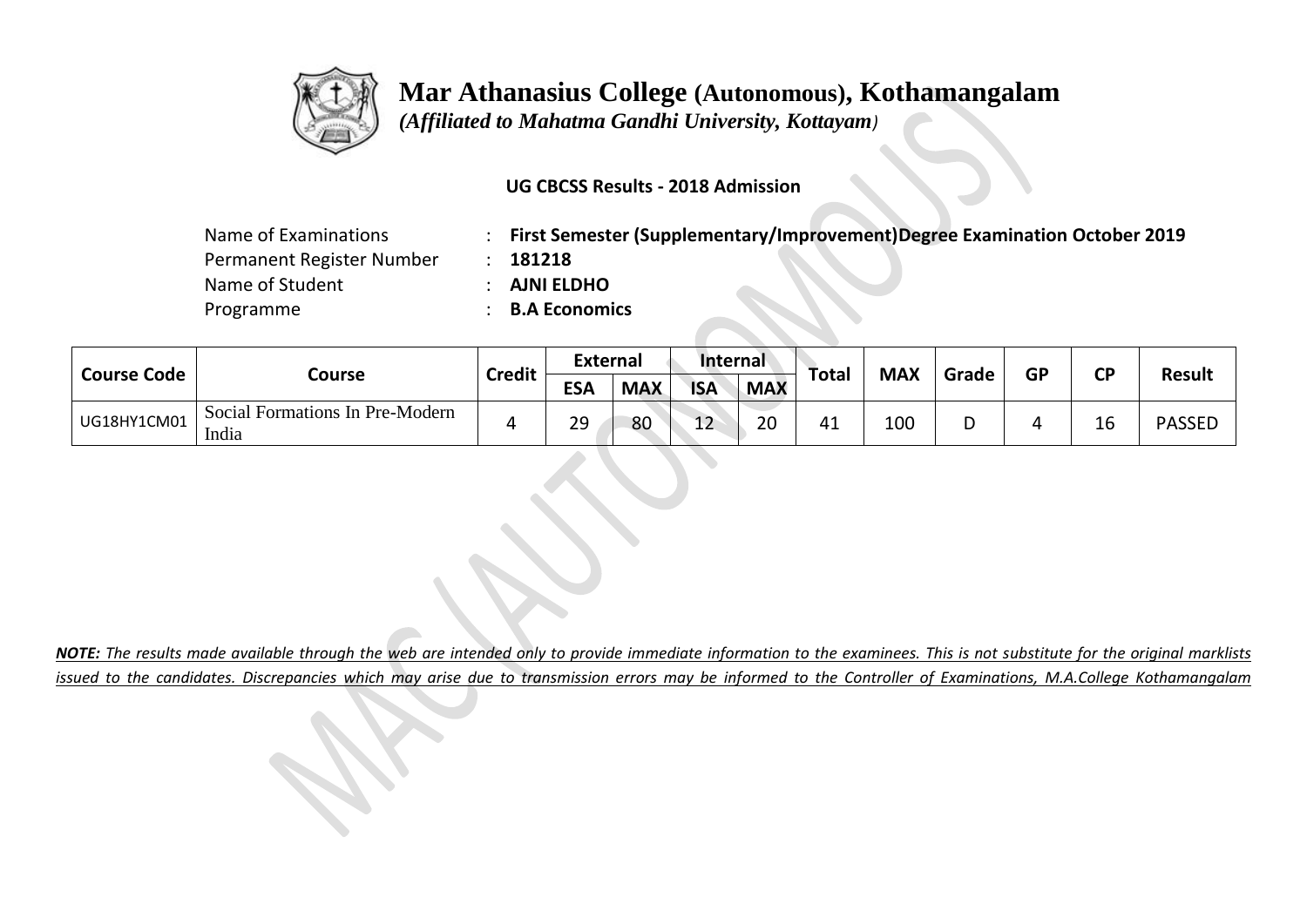

 *(Affiliated to Mahatma Gandhi University, Kottayam)*

#### **UG CBCSS Results - 2018 Admission**

| Name of Examinations      |                      | First Semester (Supplementary/Improvement)Degree Examination October 2019 |
|---------------------------|----------------------|---------------------------------------------------------------------------|
| Permanent Register Number | 181238               |                                                                           |
| Name of Student           | <b>JISOMON RAJU</b>  |                                                                           |
| Programme                 | <b>B.A Economics</b> |                                                                           |

| <b>Course Code</b> |                                          | <b>Credit</b> | <b>External</b> |            | Internal    |            |       | <b>MAX</b> | Grade | <b>GP</b> | СP | Result        |
|--------------------|------------------------------------------|---------------|-----------------|------------|-------------|------------|-------|------------|-------|-----------|----|---------------|
|                    | Course                                   |               | <b>ESA</b>      | <b>MAX</b> | <b>ISA</b>  | <b>MAX</b> | Total |            |       |           |    |               |
| UG18HY1CM01        | Social Formations In Pre-Modern<br>India |               | 24              | 80         | $\sim$<br>ᅩ | 20         | 37    | 100        |       |           | 16 | <b>PASSED</b> |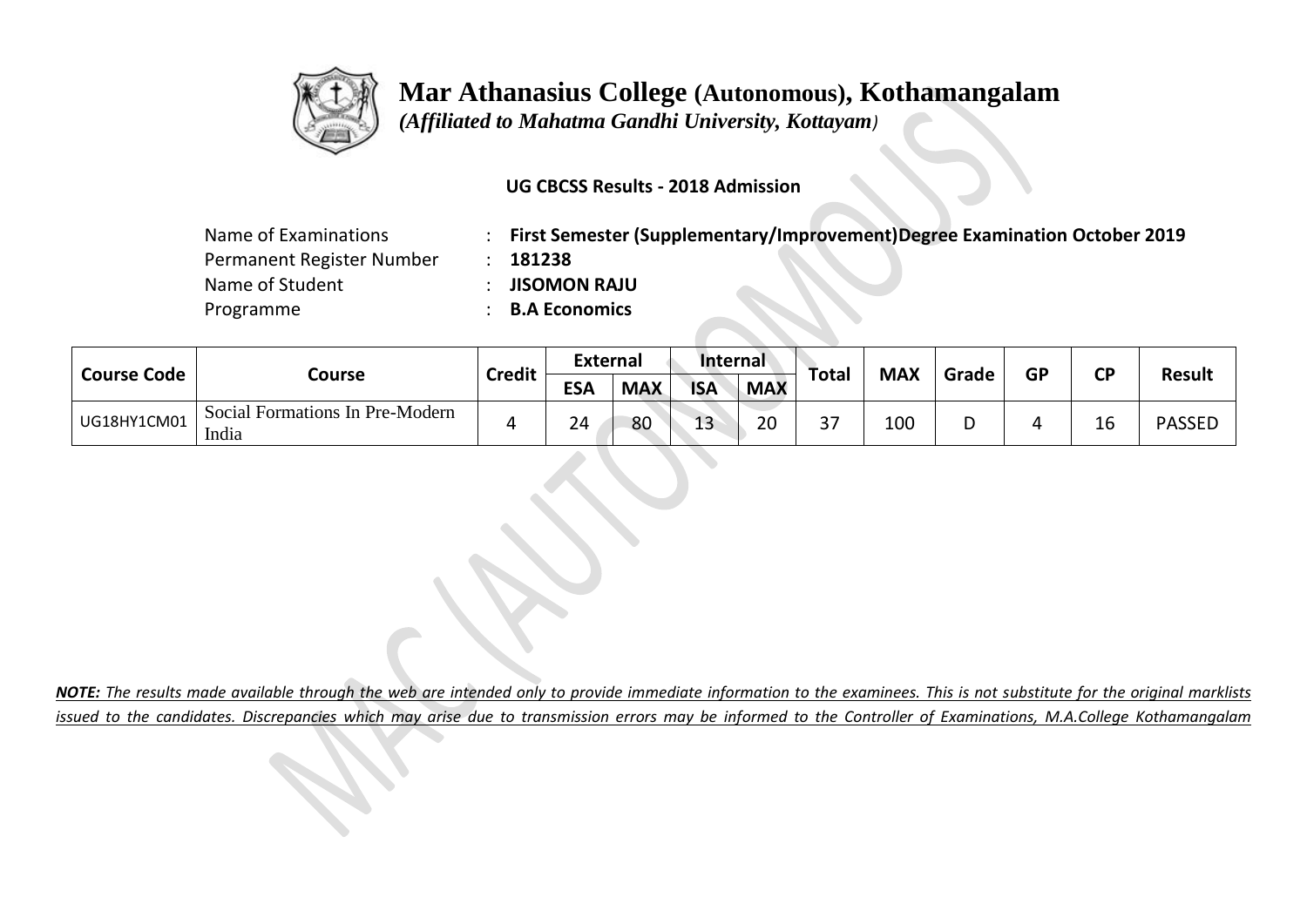

 *(Affiliated to Mahatma Gandhi University, Kottayam)*

### **UG CBCSS Results - 2018 Admission**

| Name of Examinations      | : First Semester (Supplementary/Improvement)Degree Examination October 2019 |  |
|---------------------------|-----------------------------------------------------------------------------|--|
| Permanent Register Number | 181239                                                                      |  |
| Name of Student           | <b>JOYS GEORGE</b>                                                          |  |
| Programme                 | <b>B.A Economics</b>                                                        |  |

| <b>Course Code</b> |                                              |               | <b>External</b> |            | Internal   |            |              | <b>MAX</b> | Grade | <b>GP</b> | <b>CP</b>                | <b>Result</b> |
|--------------------|----------------------------------------------|---------------|-----------------|------------|------------|------------|--------------|------------|-------|-----------|--------------------------|---------------|
|                    | Course                                       | <b>Credit</b> | <b>ESA</b>      | <b>MAX</b> | <b>ISA</b> | <b>MAX</b> | <b>Total</b> |            |       |           |                          |               |
| UG18EN1CC02        | Pearls From The Deep                         |               |                 | 80         | 12         | 20         | -            | 100        |       |           | $\overline{\phantom{0}}$ | <b>FAILED</b> |
| UG18EC1CR01        | Perspectives and Methodology of<br>Economics | 4             | 3               | 80         | 13         | 20         | -            | 100        |       |           | $\overline{\phantom{0}}$ | <b>FAILED</b> |
| UG18HY1CM01        | Social Formations In Pre-Modern<br>India     | 4             | b               | 80         | 12         | 20         | -            | 100        |       |           | -                        | <b>FAILED</b> |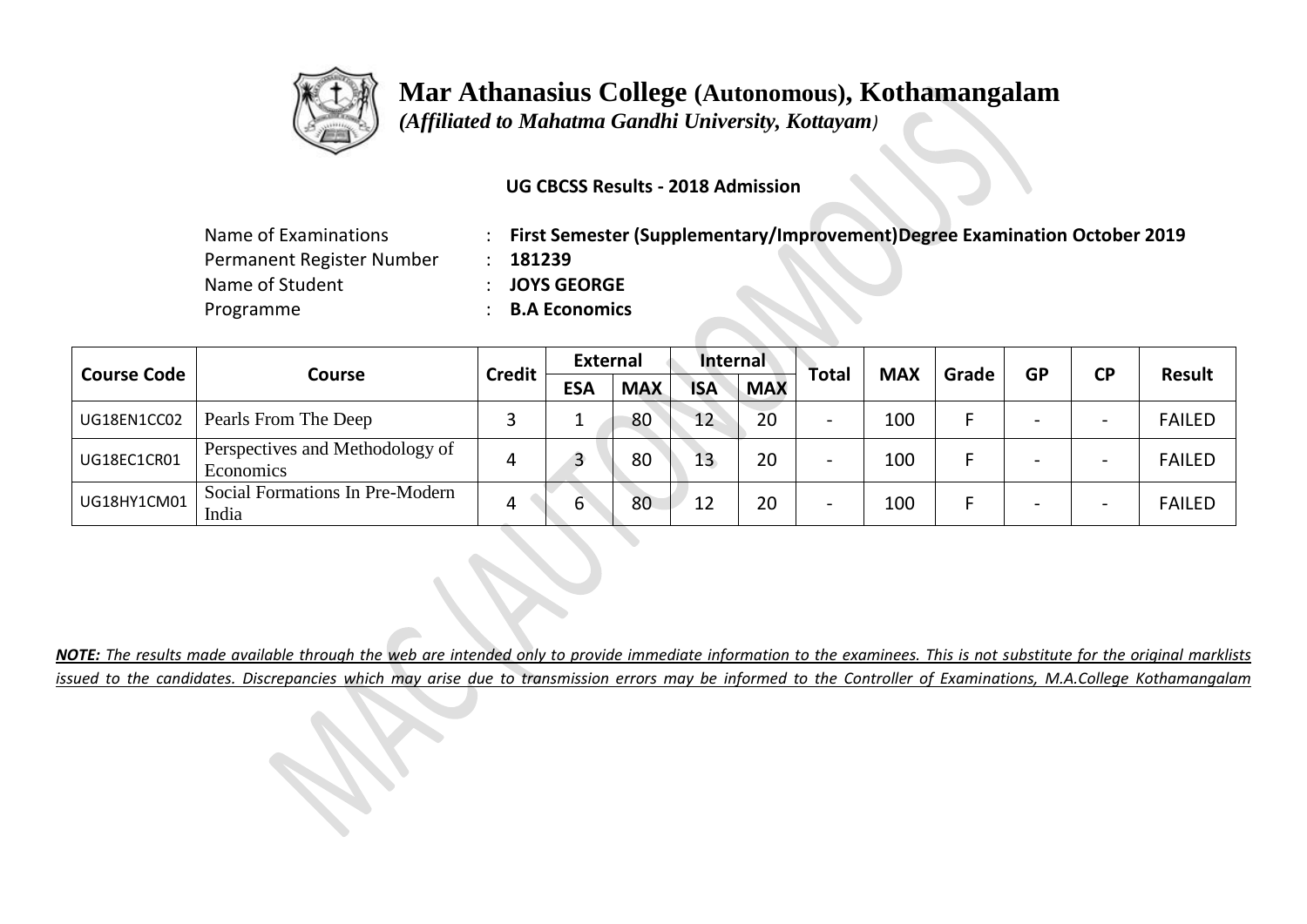

 *(Affiliated to Mahatma Gandhi University, Kottayam)*

### **UG CBCSS Results - 2018 Admission**

| Name of Examinations      |
|---------------------------|
| Permanent Register Number |
| Name of Student           |
| Programme                 |

Name of Examinations : **First Semester (Supplementary/Improvement)Degree Examination October 2019**

Permanent Register Number : **181241**

**MOHAMMED SUHAIL M** 

**B.A Economics** 

| <b>Course Code</b> |                                              | <b>Credit</b>  | <b>External</b> |            | Internal   |            |                          | <b>MAX</b> | Grade | <b>GP</b> | <b>CP</b>                | Result        |
|--------------------|----------------------------------------------|----------------|-----------------|------------|------------|------------|--------------------------|------------|-------|-----------|--------------------------|---------------|
|                    | <b>Course</b>                                |                | <b>ESA</b>      | <b>MAX</b> | <b>ISA</b> | <b>MAX</b> | Total                    |            |       |           |                          |               |
| UG18EN1CC02        | Pearls From The Deep                         |                | 0               | 80         | 12         | 20         | $\overline{\phantom{0}}$ | 100        |       |           | $\overline{\phantom{0}}$ | <b>FAILED</b> |
| UG18ML1CC01        | കഥാസാഹിത്യം                                  | 4              | 18              | 80         | 13         | 20         |                          | 100        |       |           | -                        | <b>FAILED</b> |
| UG18EC1CR01        | Perspectives and Methodology of<br>Economics | 4              |                 | 80         | 12         | 20         | -                        | 100        |       |           | $\overline{\phantom{0}}$ | <b>FAILED</b> |
| UG18HY1CM01        | Social Formations In Pre-Modern<br>India     | $\overline{4}$ | 17              | 80         | 12         | 20         | $\overline{\phantom{0}}$ | 100        |       |           | $\overline{\phantom{0}}$ | <b>FAILED</b> |